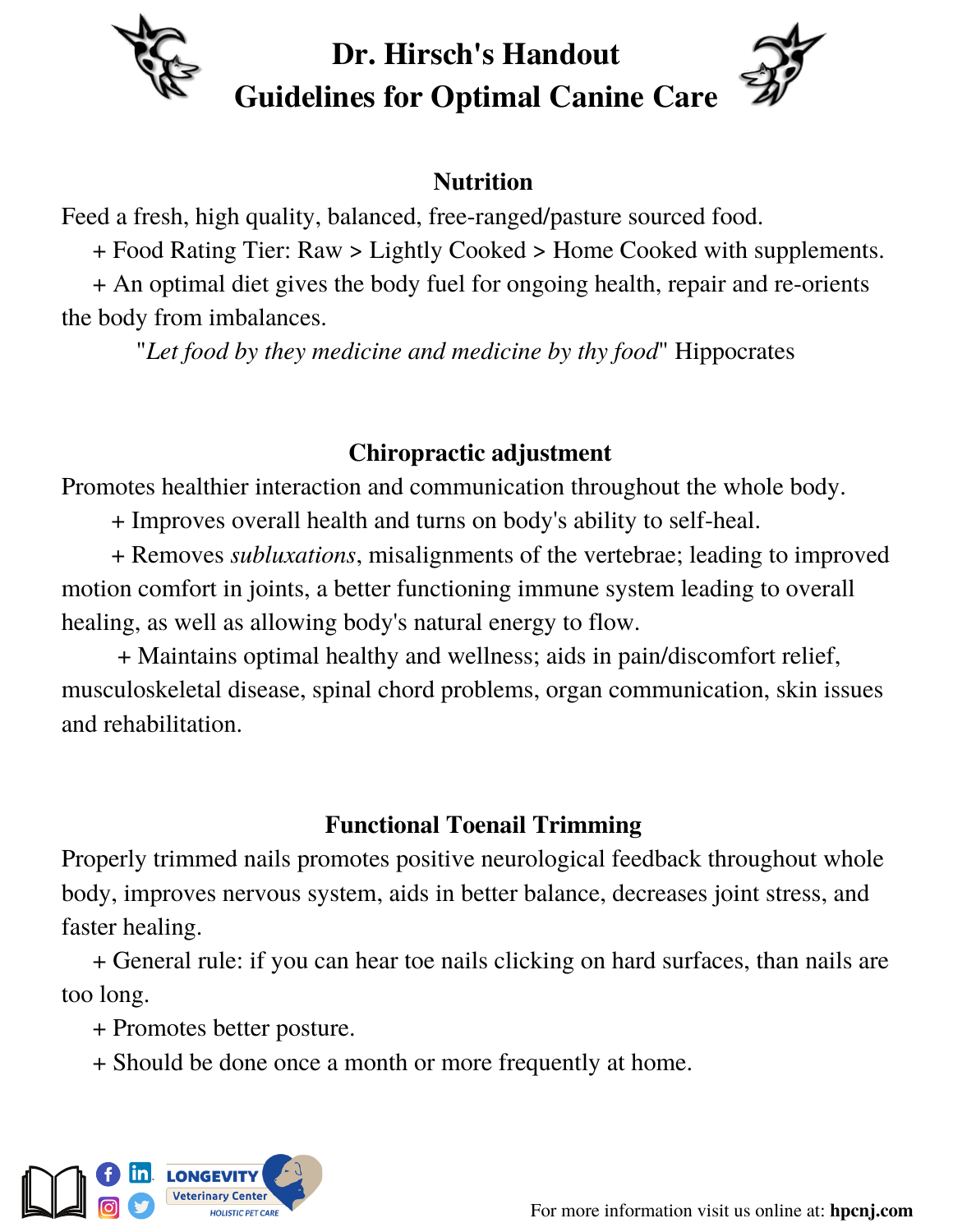#### **Diagnostic Testing**

Regular testing allows us to be proactive in identifying potential problems so we can prevent them from growing worse.

+ Full Panel Bloodwork: CBC + Chemistry + T4(thyroid) + FT4.

+ Accuplex Blood test: Heartworm, Lyme, Ehrlichia, Anaplasma.

+ Vaccinal Titer tests: Rabies, Distemper, Parvovirus.

+ Urinalysis and Fecal (intestinal parasites).

+ Senior Testing Package (at appropriate age). Includes: full body radiographs, eye tonometry, blood pressure, and heart monitoring.

#### **Dental**

Brush teeth daily, if possible. Go slow at first, the hardest part is just getting in the mouth.

+ Rub AnimalEO Dog Breath on gums daily/several times a week. For easier application, AnimalEO Dog Breath can be added in water.

+ Brush teeth daily with pet specific dental products: Vetzlife, Petkiss, Brighter Blue, Plaque-Off.

+ Uncooked, raw meaty bones.

## **Flea & Tick Heartworm Prevention:**

Using natural essential oils in layers to keep pests at bay.

+ AnimalEO blends: topically apply Boost in a Bottle; AromaBoost is excellent when combined with Away/Evict/Oust RTU.

+ Diffuse Away/Evict/Oust via water-based diffuser or spray bottle.

- + Amber collars with non-chemical Pet Protector tags
	- >ambertick.com > petprotector.org
- + 4 Legger Shampoo with Away/Evit/Oust 1-2 times a month.